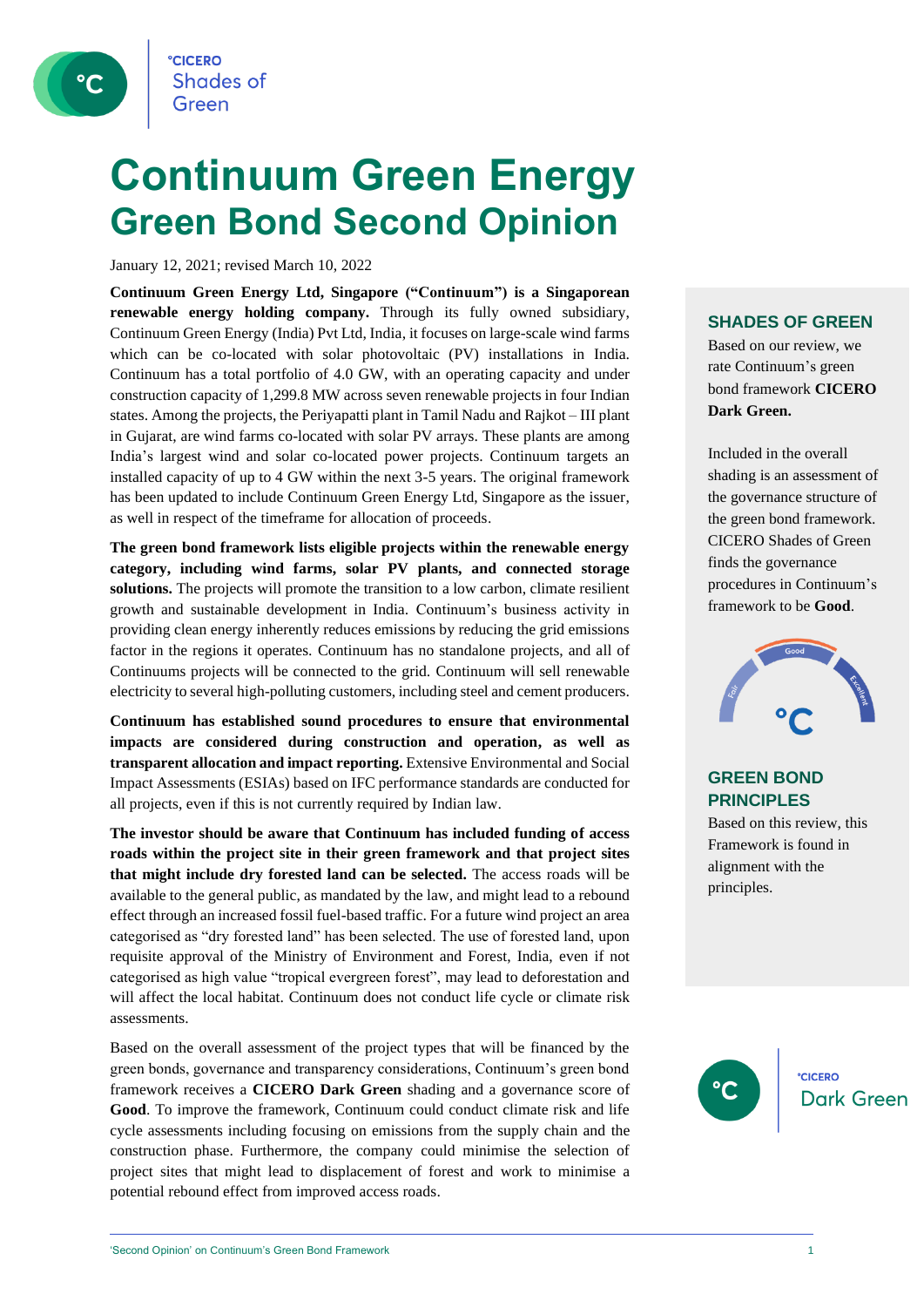

# **Contents**

| 1              |                                                                                                                                                                                                                                           |    |
|----------------|-------------------------------------------------------------------------------------------------------------------------------------------------------------------------------------------------------------------------------------------|----|
|                |                                                                                                                                                                                                                                           |    |
| $\overline{2}$ | Brief description of Continuum's green bond framework and related policies ________________________4                                                                                                                                      |    |
|                |                                                                                                                                                                                                                                           |    |
|                |                                                                                                                                                                                                                                           |    |
|                |                                                                                                                                                                                                                                           |    |
|                |                                                                                                                                                                                                                                           |    |
|                |                                                                                                                                                                                                                                           |    |
| 3              | Assessment of Continuum's green bond framework and policies __________________________________7                                                                                                                                           |    |
|                |                                                                                                                                                                                                                                           |    |
|                |                                                                                                                                                                                                                                           |    |
|                |                                                                                                                                                                                                                                           |    |
|                |                                                                                                                                                                                                                                           |    |
|                |                                                                                                                                                                                                                                           |    |
|                |                                                                                                                                                                                                                                           |    |
|                |                                                                                                                                                                                                                                           |    |
|                | <b>Appendix 1:</b> Referenced Documents List <b>Contract Contract Contract Contract Contract Contract Contract Contract Contract Contract Contract Contract Contract Contract Contract Contract Contract Contract Contract Contract C</b> | 11 |
|                | <b>Appendix 2:</b> About CICERO Shades of Green <b>Contract Contract Contract Contract Contract Contract Contract Contract Contract Contract Contract Contract Contract Contract Contract Contract Contract Contract Contract Contrac</b> | 12 |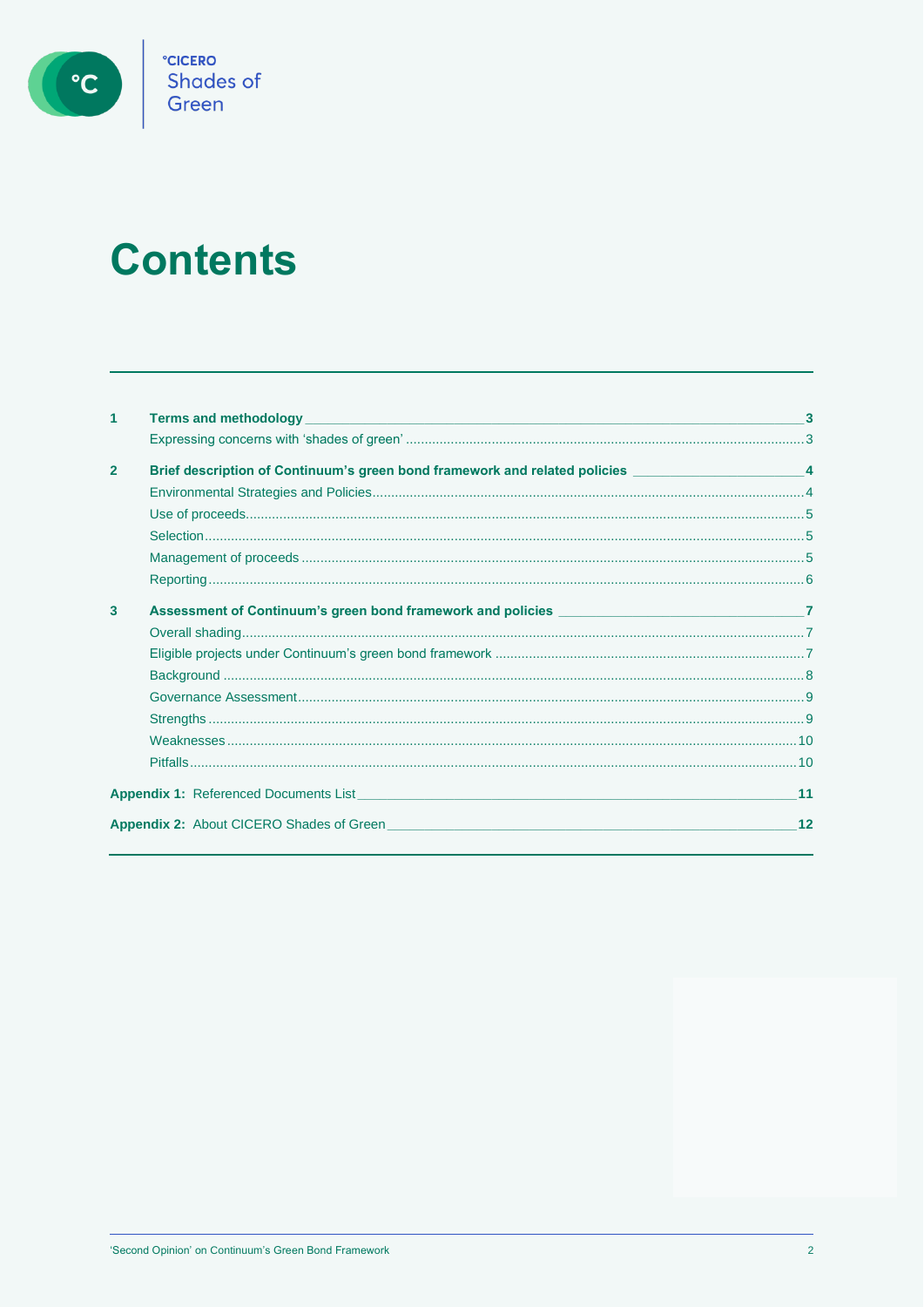**CICERO** Shades of Green

### **1 Terms and methodology**

This note provides CICERO Shades of Green's (CICERO Green) second opinion of the client's framework dated December 2020 with a revision in March 2022**.** Continuum's green bond framework has been revised with regards to the identity of the issuer, as well in respect of the timeframe for allocation of proceeds. Since this updated second opinion based on the revised framework is not a full revision, the expiry date remains the same as the one dated January 2021. Any further amendments or updates to the framework require a revised second opinion. CICERO Green encourages the client to make this second opinion publicly available. If any part of the second opinion is quoted, the full report must be made available.

The second opinion is based on a review of the framework and documentation of the client's policies and processes, as well as information gathered during meetings, teleconferences and email correspondence.

#### **Expressing concerns with 'shades of green'**

CICERO Green second opinions are graded dark green, medium green or light green, reflecting a broad, qualitative review of the climate and environmental risks and ambitions. The shading methodology aims to provide transparency to investors that seek to understand and act upon potential exposure to climate risks and impacts. Investments in all shades of green projects are necessary in order to successfully implement the ambition of the Paris agreement. The shades are intended to communicate the following:

### **CICERO Shades of Green**



Dark green is allocated to projects and solutions that correspond to the long-term vision of a low carbon and climate resilient future. Fossil-fueled technologies that lock in long-term emissions do not qualify for financing. Ideally, exposure to transitional and physical climate risk is considered or mitigated.



Medium green is allocated to projects and solutions that represent steps towards the long-term vision, but are not quite there yet. Fossil-fueled technologies that lock in longterm emissions do not qualify for financing. Physical and transition climate risks might be considered.



Light green is allocated to projects and solutions that are climate friendly but do not represent or contribute to the long-term vision. These represent necessary and potentially significant short-term GHG emission reductions, but need to be managed to avoid extension of equipment lifetime that can lock-in fossil fuel elements. Projects may be exposed to the physical and transitional climate risk without appropriate strategies in place to protect them.



Examples

Efficiency investments for fossil fuel technologies where clean alternatives are not available

Wind energy projects with a strong

integrates environmental concerns

governance structure that

Bridging technologies such as

plug-in hybrid buses



**Brown** is allocated to projects and solutions that are in opposition to the long-term vision of a low carbon and climate resilient future.



Sound governance and transparency processes facilitate delivery of the client's climate and environmental ambitions laid out in the framework. Hence, key governance aspects that can influence the implementation of the green bond are carefully considered and reflected in the overall shading. CICERO Green considers four factors in its review of the client's governance processes: 1) the policies and goals of relevance to the green bond framework; 2) the selection process used to identify and approve eligible projects under the framework, 3) the management of proceeds and 4) the reporting on the projects to investors. Based on these factors, we assign an overall governance grade: Fair, Good or Excellent. Please note this is not a substitute for a full evaluation of the governance of the issuing institution, and does not cover, e.g., corruption.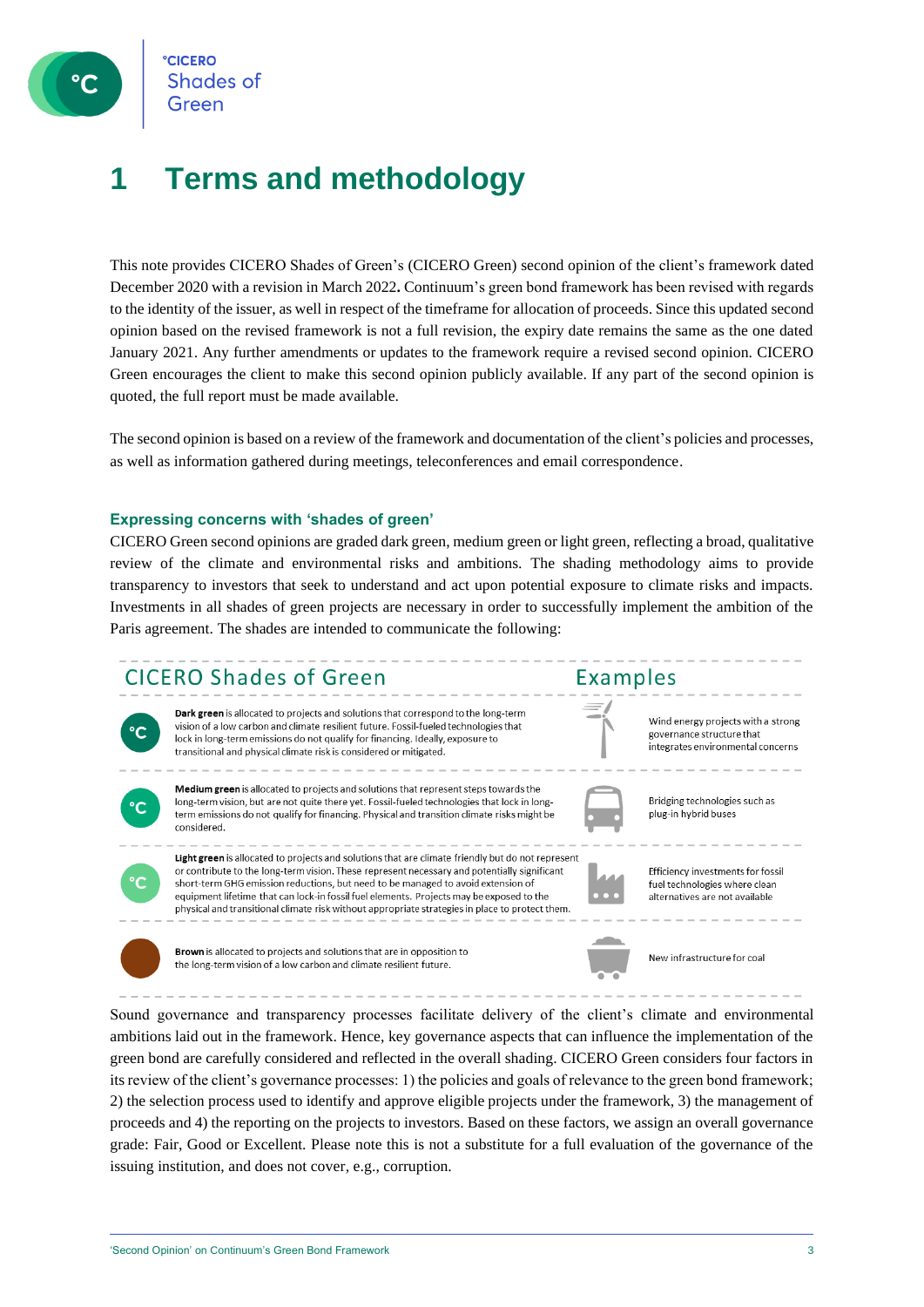

### **2 Brief description of Continuum's green bond framework and related policies**

Continuum Green Energy Ltd, Singapore ("Continuum") is a Singaporean renewable energy holding company. Part of the Continuum Green Energy group, through its fully owned subsidiary, Continuum Green Energy (India) Pvt Ltd, India, it focuses on large-scale wind farms, which can be co-located with solar PV installations, in India. The energy group consists of 25 subsidiaries and is one of the largest providers of renewable power to corporates in the commercial and industrial segment in India. It is currently supplying renewable power to more than  $125+$ industrial customers from diverse industries spanning auto, industrial products, textiles, chemicals, pharma, steel, FMCG (fast moving customer goods), food, cement, and agriculture. Continuum is building and connecting projects to high-capacity electricity grids or dedicated green electricity corridors to facilitate flexibly integration of the renewable energy projects. Around 50% of the electricity generated in the portfolio is related to customers while the other 50% is sold to the grid for general utility. Continuum is supplying all its generated electricity to the grid and does not have any standalone projects delivering electricity to customers directly according to the issuer.

Continuum has a total portfolio of 4.0 GW spread across in the states of Gujarat, Maharashtra, Madhya Pradesh, Tamil Nadu, Karnataka, Rajasthan, and Telangana, with an operating capacity and under construction capacity of 1,299.8 MW across seven renewables projects. Among the projects, the Periyapatti plant in Tamil Nadu and Rajkot – III plant in Gujarat, are wind farms co-located with solar PV arrays. These plants are among India's largest wind and solar co-located power projects, with 148 MW of wind and 78.8 MWp of solar in Periyapatti plant and 99.9 MW of wind and 140 MWp of solar in Rajkot – III plant. Within 3-5 years Continuum targets a capacity of up to 4 GW. Plans include developments in new states in India as well as cross-state electricity generation.<sup>1</sup>

#### **Environmental Strategies and Policies**

Continuum's business activity in providing clean energy inherently reduces emissions by reducing the grid emissions factor in the regions in which it operates. Between January and December 2021, Continuum reported avoided emissions of 1595 634 tons of  $CO<sub>2</sub>$ , based on their energy generation of 1698 201 MWh of electricity.<sup>2</sup>

The company has developed an internal Environmental Management Plan (EMP) to ensure that they are working in line with national laws and regulation and relevant IFC performance standards. The Continuum EMP also sets out responsibilities related to the construction and operation of the projects. Continuum has a HSE (Health, Safety and Environment) policy relating to the health and safety of their employees and operations. They also have a waste management policy in place to ensure that, e.g., hazardous waste is taken care of by a certified facility. However, Continuum does not have any concrete targets related to environment or climate change, like emissions accounting or reduction targets.

The company does not report according to the TCDF (Task force for climate related financial disclosures), has not carried out climate risk assessments, or life cycle assessments of their suppliers and value chain. They do not report according to the GRI guidelines and do not report on Scope 3 emissions (emissions related to, e.g., the construction phase and supply chain).

<sup>&</sup>lt;sup>1</sup> Generation electricity in one state and transfer to other states using existing grid networks.

<sup>&</sup>lt;sup>2</sup> Continuum uses a conversion factor CO<sub>2</sub>e of emissions reductions per MWh produced, as per CEA CO<sub>2</sub> baseline data for the Indian Power Sector.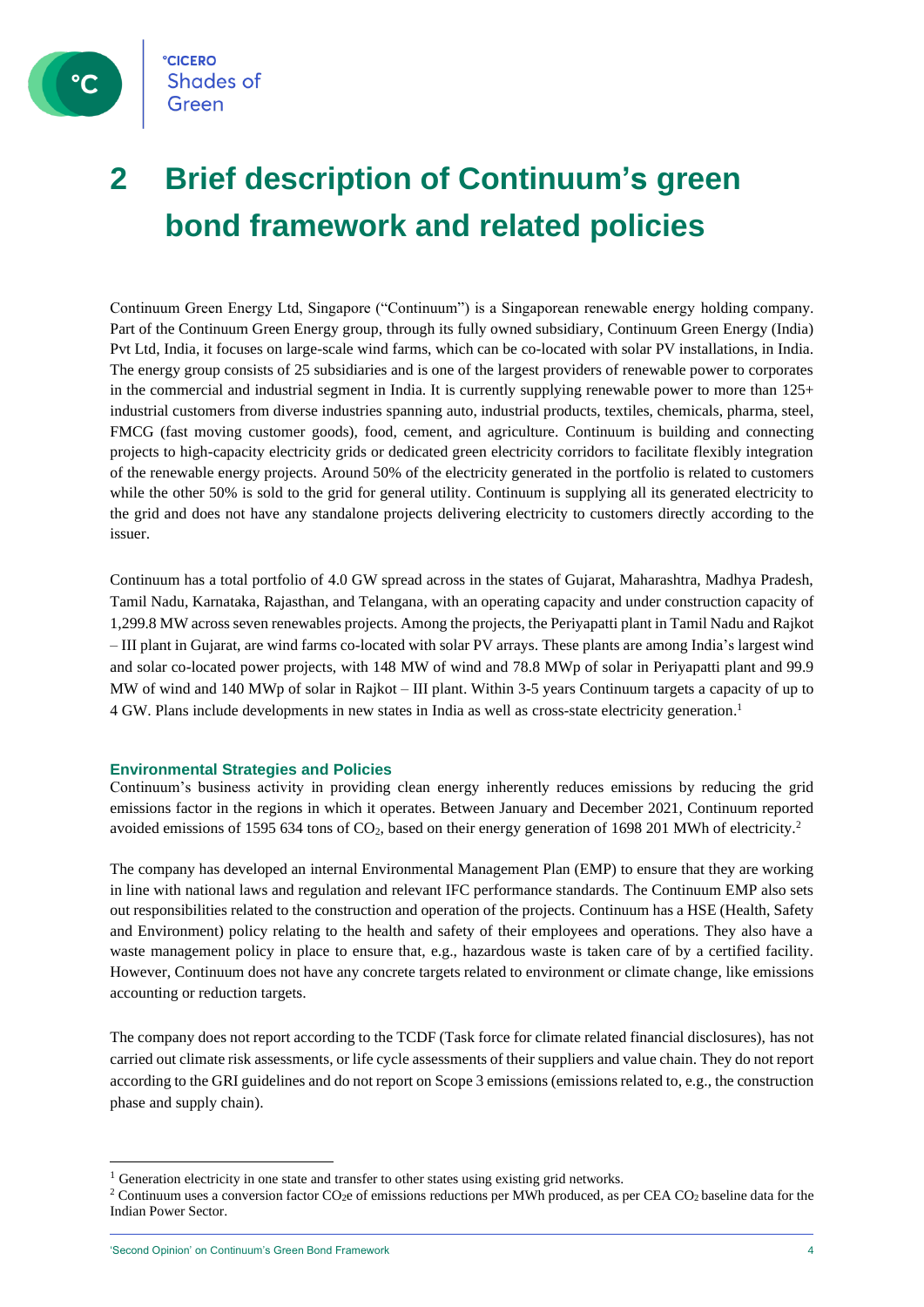Under this framework, Continuum aims to contribute to two of the UN Sustainable Development Goals: Goal 7 – Affordable and Clean Energy and Goal 13 – Climate Action.

#### **Use of proceeds**

Under this framework, Continuum will undertake to finance or refinance projects within the renewable energy category. This includes the development, construction and operation of onshore and offshore wind farms, solar energy, and energy storage.

Continuum may own the projects directly or indirectly through their subsidiaries. The group will apply negative screening policies to exclude financing activities that include involvement in fossil-fuel related activities.

#### **Selection**

The selection process is a key governance factor to consider in CICERO Green's assessment. CICERO Green typically looks at how climate and environmental considerations are considered when evaluating whether projects can qualify for green finance funding. The broader the project categories, the more importance CICERO Green places on the governance process.

Continuum has established a green bond committee (the Committee) to oversee the selection and evaluation of projects. The committee is comprised of representatives from the Sustainability, Finance and Project & Operations teams, which will meet on an annual basis for the assessment of eligible green projects. The committee will follow a five-step process from (1) project evaluation to (2) approval and (3) monitoring of projects, as well as (4) replacing projects that are no longer eligible and (5) updating the framework if this becomes relevant based on market developments. Decisions on project selections are consensus based. The Committee is responsible for reporting.

Continuum is through their subsidiaries developing Environmental and Social Impact Assessments (ESIA) as a part of selecting the location of new projects. The ESIA will also identify environmental and social risks/impacts in the establishment and operation of projects, including engaging in a dialogue with local stakeholders and communities to mitigate environmental and social impacts. The ESIAs include and EMP and a monitoring plan and cover assessment and monitoring procedures for relevant environmental factors such as noise, water, ecological environment, soil and soil contamination, air pollution, land use, as well as social factors including community engagement, local employment opportunities, laborer rights and welfare, occupational and community health and safety. The EMPs inform on the implementation of the ESIAs undertaken for each project. ESIAs are conducted based on relevant IFCs performance standards<sup>3</sup> and the Equator principles<sup>4</sup>.

#### **Management of proceeds**

CICERO Green finds the management of proceeds of Continuum to be in accordance with the Green Bond Principles.

Continuum will establish a green project portfolio to track the allocation of net proceeds from any green bond issued to eligible projects. The portfolio will be reviewed by the Committee on an annual basis, and routinely monitored by the Treasury Team. Projects will not be affected by ex-ante changes to the green bond framework and will remain in the green project portfolio for as long as they meet the eligibility criteria at the time of bond issuance.

<sup>3</sup> [Performance Standards \(ifc.org\)](https://www.ifc.org/wps/wcm/connect/Topics_Ext_Content/IFC_External_Corporate_Site/Sustainability-At-IFC/Policies-Standards/Performance-Standards)

<sup>4</sup> The Equator Principles – [Environmental and social risk management for projects \(equator-principles.com\)](https://equator-principles.com/)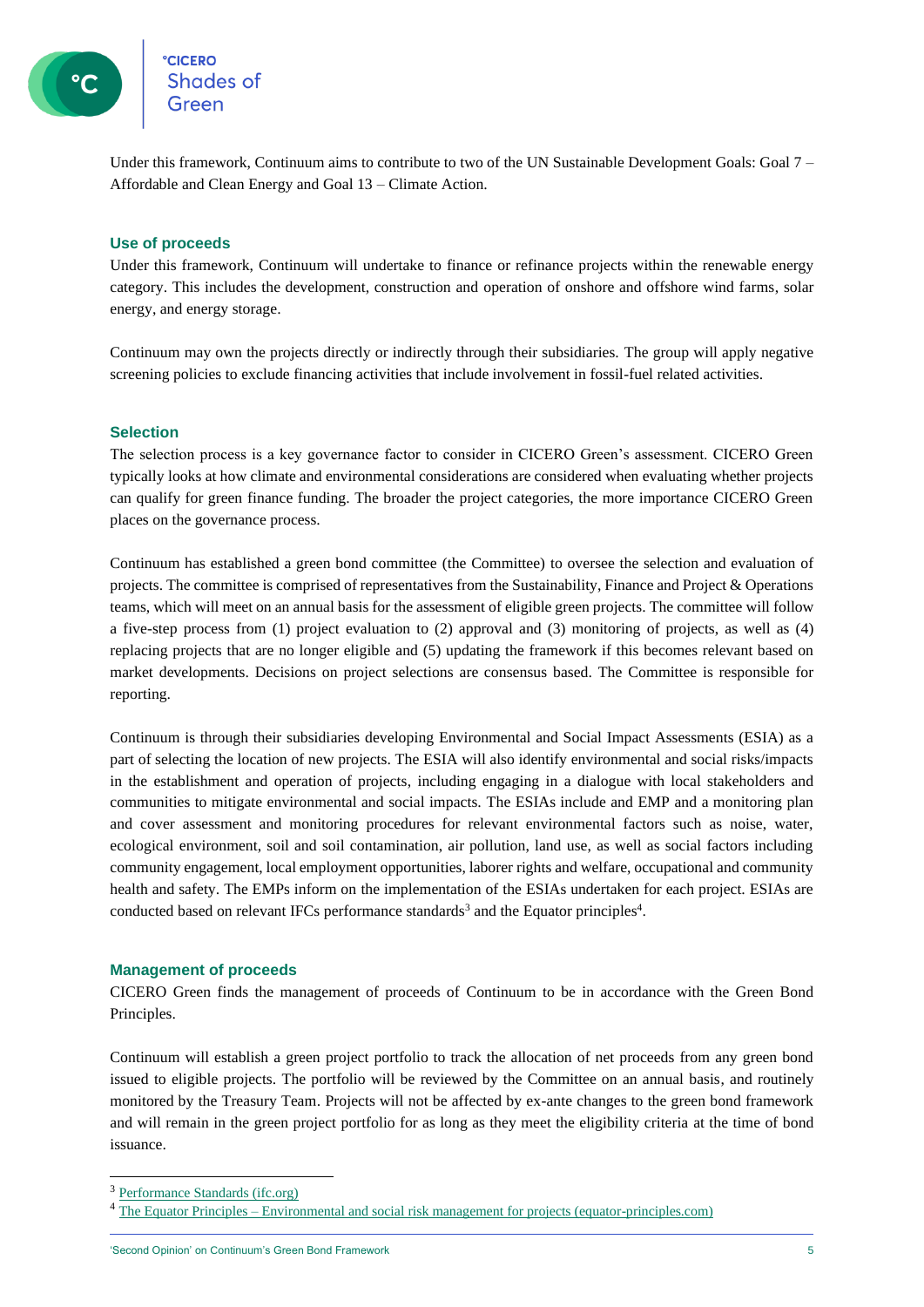**CICERO CICERO**<br>Shades of

Continuum will aim to fully allocate the net proceeds of any green bonds to under development, under construction and/or operating eligible green projects in accordance with the business plan and funding requirements. However, any unallocated proceeds will be held in line with general liquidity guidelines in cash, cash equivalents and/or other liquid marketable instruments, and the balance will be reported on in the allocation report. According to the company, unallocated proceeds will be invested in stocks/bonds of other renewable energy projects of the Continuum Group and in bank deposits, and not be placed in investments including GHG intensive assets, inconsistent with the transition towards a low carbon economy.

#### **Reporting**

Transparency, reporting, and verification of impacts are key to enable investors to follow the implementation of green finance programs. Procedures for reporting and disclosure of green finance investments are also vital to build confidence that green finance is contributing towards a sustainable and climate-friendly future, both among investors and in society.

Continuum has committed to annually publish both allocation and impact reporting on their investor relations website. The allocation report will include details on the total amount of outstanding green bonds, share of financing vs refinancing, size of the green project portfolio with a breakdown by project type, unallocated proceeds, and illustrative examples of green projects to which proceeds have been allocated.

The impact report will detail the environmental impact of financed projects through key performance indicators such as renewable energy capacity installed (MW), annual renewable energy generation (MWh), annual  $CO<sub>2</sub>$ emission reduction/avoidance (tons of  $CO<sub>2</sub>$ ). Any assumptions used in calculation methodology, including benchmarks and grid factors, will be clearly stated in the reporting.

An external reviewer will annually produce a verification report on the allocation of proceeds.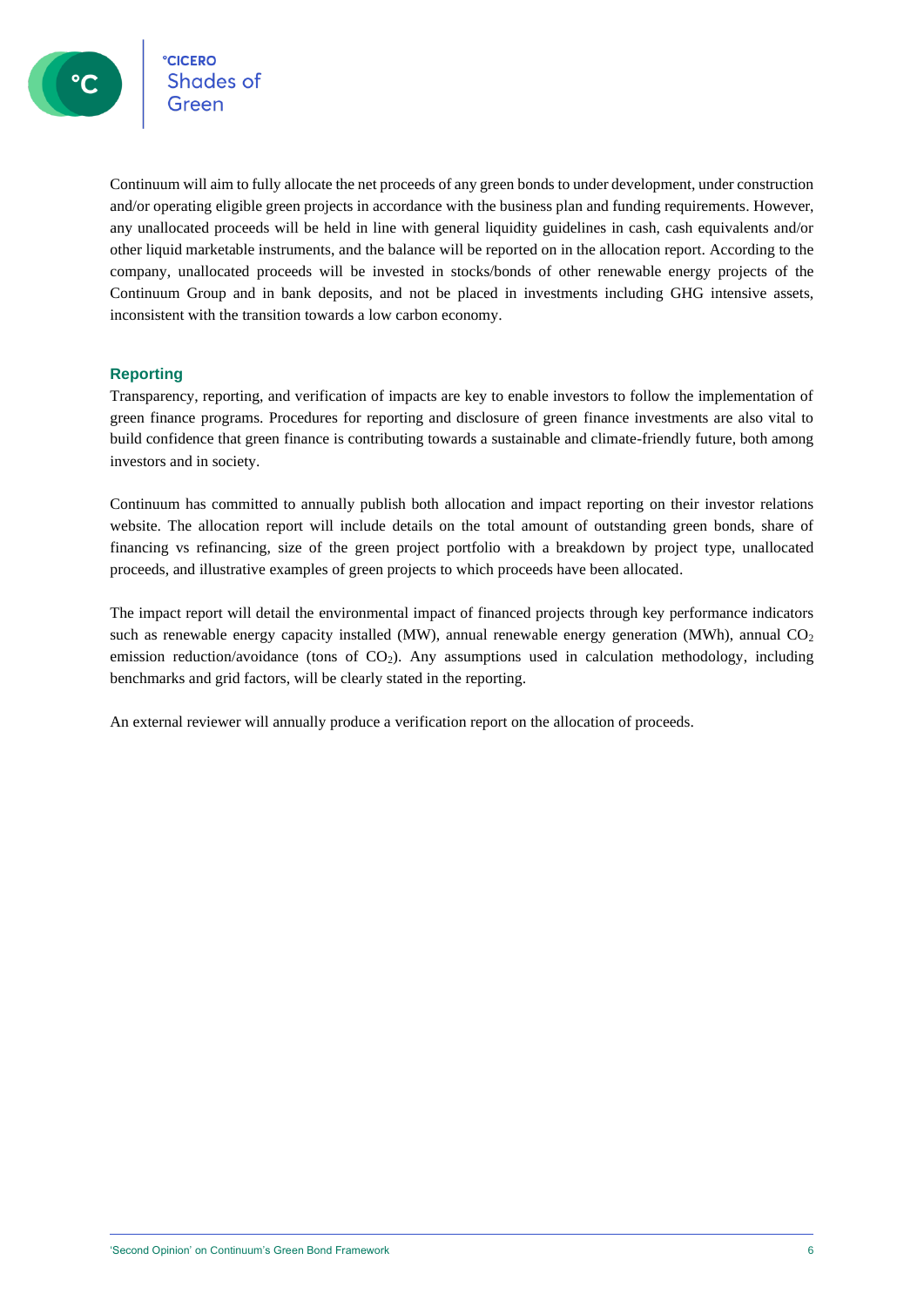

### **3 Assessment of Continuum's green bond framework and policies**

The framework and procedures for Continuum's green bond investments are assessed and their strengths and weaknesses are discussed in this section. The strengths of an investment framework with respect to environmental impact are areas where it clearly supports low-carbon projects; weaknesses are typically areas that are unclear or too general. Pitfalls are also raised in this section to note areas where Continuum should be aware of potential macro-level impacts of investment projects.

#### **Overall shading**

Based on the project category shadings detailed below, and consideration of environmental ambitions and governance structure reflected in Continuum's green bond framework, we rate the framework **CICERO Dark Green.**

#### **Eligible projects under Continuum's green bond framework**

At the basic level, the selection of eligible project categories is the primary mechanism to ensure that projects deliver environmental benefits. Through selection of project categories with clear environmental benefits, green bonds aim to provide investors with certainty that their investments deliver environmental returns as well as financial returns. The Green Bonds Principles (GBP) state that the "overall environmental profile" of a project should be assessed and that the selection process should be "well defined".

| Category            | Eligible project types                                                                                                                                        | Green Shading and some concerns                                                                                                                                                                                                                                                                                                                                                                                                      |
|---------------------|---------------------------------------------------------------------------------------------------------------------------------------------------------------|--------------------------------------------------------------------------------------------------------------------------------------------------------------------------------------------------------------------------------------------------------------------------------------------------------------------------------------------------------------------------------------------------------------------------------------|
| Renewable<br>energy | Development, construction,<br>and operation of onshore and<br>offshore wind farms and<br>related support infrastructure.                                      | Dark Green<br>Renewable energy is key to a low-carbon transition.<br>✓<br>Currently, all development projects are onshore projects.<br>✓<br>Continuum is continuously evaluating its business                                                                                                                                                                                                                                        |
|                     | Development, construction<br>and operation of solar energy<br>and related support<br>infrastructure.<br>Development, construction,<br>and operation of energy | development opportunities, including offshore wind. The<br>issuer however informs that there are currently no<br>concrete plans related to offshore wind.<br>The issuer has included investments to access roads in<br>their green projects. The roads will be available to the<br>general public as mandated by the law. Even if the<br>company informed us that the projects are located in                                        |
|                     | storage.                                                                                                                                                      | scarcely populated areas, this might lead to a rebound<br>effect through an increased fossil fuel-based traffic.<br>Continuum informed us that for a future wind project an<br>✓<br>area categorised as "dry forested land" has been selected<br>with vegetation comprising of Thorn Forest. Continuum<br>has received initial approval from the Ministry of<br>Environment and Forest for the installation of this wind<br>project. |
|                     |                                                                                                                                                               | In India, wind farm projects are classified as Green<br>Category projects from the environment and forest point                                                                                                                                                                                                                                                                                                                      |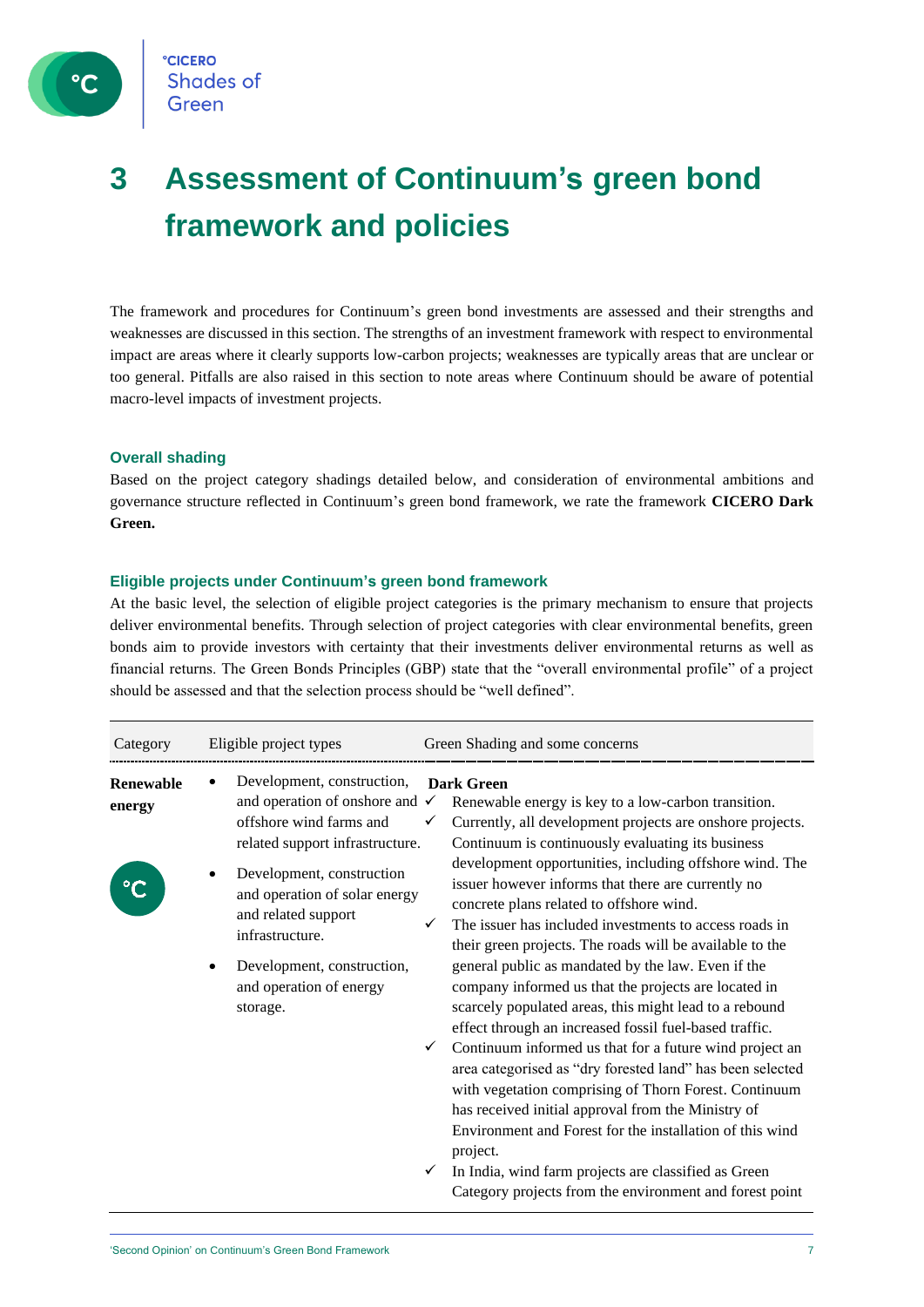

**CICERO** 

of view and displacement of forest requires a compulsorily afforestation for the displaced forest land in the proximity of the forest. Continuum informed that they will provide mitigation measures in terms of afforestation. The use of forested land, even if not categorised as high value "tropical evergreen forest", may lead to deforestation, will affect the local habitat and should be minimized.

- The issuer plans to build both co-located wind and solar photovoltaic (PV) projects as well as projects only including solar PV.
- Installed capacity for new projects is expected to be in the range of 25 MWp to 150 MWp per site for solar projects and 75 MW to 300 MW for wind projects.
- ✓ Wind and solar PV projects can have adverse local environmental impacts and impacts on local communities. The issuer is conducting ESIAs for all their projects. According to the issuer, there is no requirement to conduct ESIAs for solar PV and wind-projects in Indian national law.
- Contractors are required to adhere to the environment policy of Continuum. Environmental requirements to subcontractors and life cycle impacts of the projects are currently not considered.
- ✓ Continuum is predominately looking at batteries as storage solutions, however other economically viable solutions are being explored and environmental studies being conducted.
- Energy storage projects can involve the use of lithium-ion batteries. Mining of lithium and other ingredients used in batteries (e.g., cobalt and nickel) can have severe environmental impacts due to the high toxicity and waterintense processes that are undergone in the industry.

Table 1. Eligible project categories

#### **Background**

India has made significant progress in increasing access to clean and affordable energy, energy security, and energy efficiency. India's electricity security has improved markedly through the creation of a single national power system and major investments in both thermal and renewable capacity. In 2019, 71% of India's electricity was based on coal and lignite and 21% based on renewables<sup>5</sup>. The associated grid emission factor of the power sector amounts to  $684\text{gCO}_2/\text{kWh}$  compared to a G20 average of  $449\text{gCO}_2/\text{kWh}^6$ . In order to decarbonize the sector, India has set a target of 500 GW renewable energy capacity by 2030. In its 2020 Renewables Forecast, the IEA expected India to be the largest contributor to the rebound of renewable energy in 2021/2, following a doubling of additions from 2020.<sup>7</sup> A major priority issue for the increasing renewable generation will be ensuring flexibility of the grid to ensure the successful system integration of wind and solar PV.

<sup>5</sup> <https://www.climate-transparency.org/wp-content/uploads/2020/11/India-CT-2020-WEB.pdf>

<sup>6</sup> <https://www.climate-transparency.org/wp-content/uploads/2020/11/India-CT-2020-WEB.pdf>

<sup>7</sup> [Renewable electricity –](https://www.iea.org/reports/renewables-2020/renewable-electricity-2) Renewables 2020 – Analysis - IEA

<sup>&#</sup>x27;Second Opinion' on Continuum's Green Bond Framework 8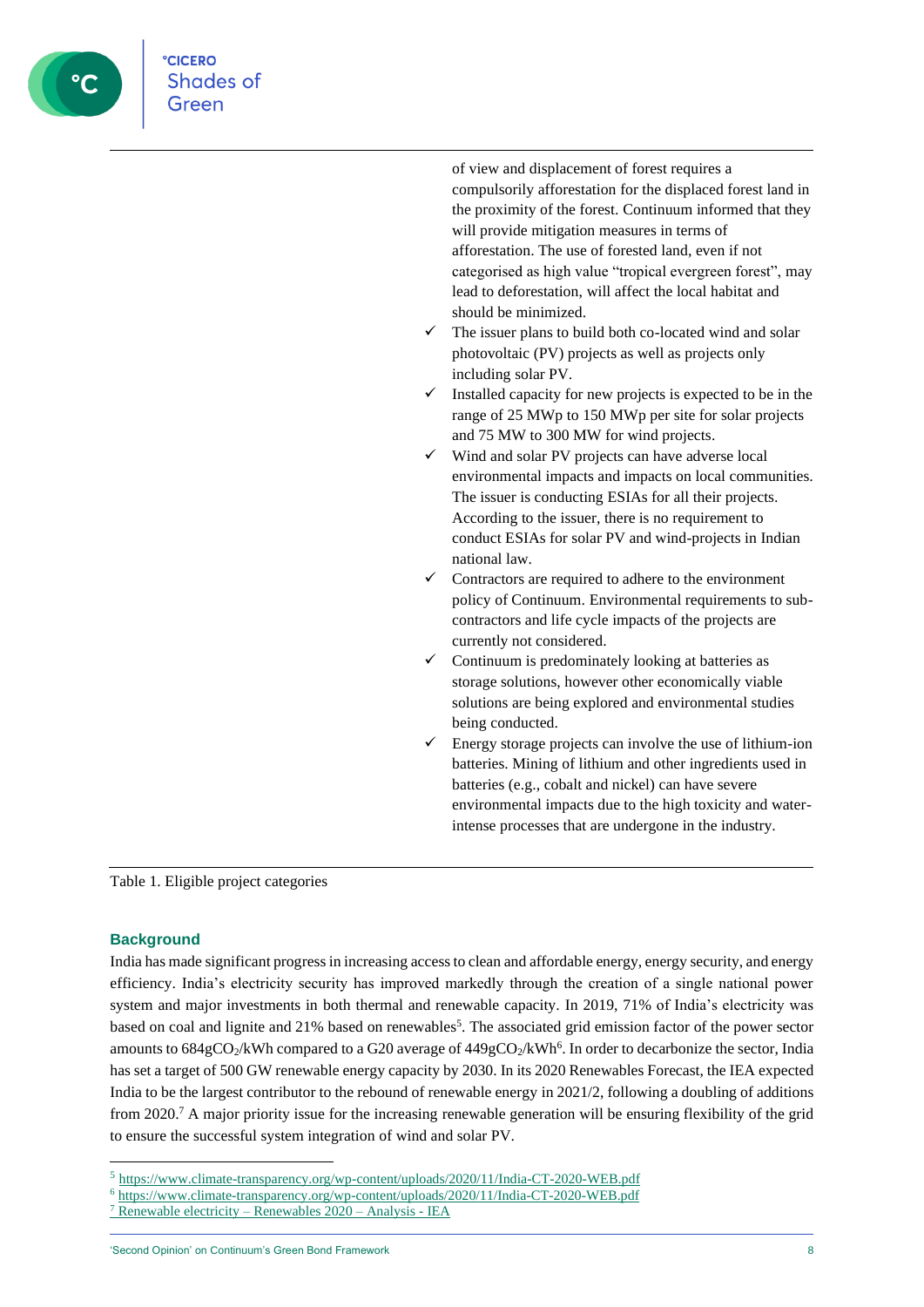**CICERO** Shades of

#### **Governance Assessment**

Four aspects are studied when assessing Continuum's governance procedures: 1) the policies and goals of relevance to the green bond framework; 2) the selection process used to identify eligible projects under the framework; 3) the management of proceeds; and 4) the reporting on the projects to investors. Based on these aspects, an overall grading is given on governance strength falling into one of three classes: Fair, Good or Excellent. Please note this is not a substitute for a full evaluation of the governance of the issuing institution, and does not cover, e.g., corruption.

Continuum has established sound procedures to ensure that environmental impacts are considered during construction and operation. Extensive ESIAs based on the IFC performance standards and the Equator principles are conducted for all projects, even if this is not required by Indian law. Selection of eligible green projects and project locations are informed by the recommendations of the ESIAs, and decisions are made in consensus by the green bond committee. Allocation and impact reporting will be made public on Continuum's webpage.

The company is lacking concrete environmental and climate change related targets. Additionally, the issuer does not conduct climate risk or life cycle assessments of their projects, nor report according to the TCFD-

recommendations. Continuum is not currently reporting in line with the GRI-recommendations, however the company informs us it is working with a consultancy firm to put in place a groupwide ESG framework and will release its first sustainability report in 2022 in line with GRI standards. We welcome these developments.



The overall assessment of the governance structure of Continuum gives it a rating of **Good**. The framework would

benefit from applying climate risk as well as life cycle assessments, including ambitions toward managing construction and supply chain emissions.

#### **Strengths**

It is a clear strength that Continuum's framework focuses exclusively on low-carbon solutions. Electricity generated from wind and solar PV plants will increase the share of renewable energy in India and reduce both local emissions and GHG-emissions. It is also considered a strength that Continuum is developing integrated plants combining wind and solar PV arrays, taking a holistic approach to renewable energy, and reducing the risks of low output from one of the energy sources. Furthermore, it is a strength that the company is partnering with highemitting companies. This will increase the awareness of the CO<sub>2</sub>-footprint of the energy consumed by the highemitting sectors, as well as increase the need for renewable energy.

Continuum is using their own generated electricity for their power needs when local regulation permits and is to small degree using energy from the grid.

The issuer is conducting extensive ESIAs for all projects, even if this is currently not required by Indian law. With this, the company is informed on potential vulnerable biodiversity close to or within the relevant site, and can mitigate negative impacts – e.g., by adjusting the project area selected. Through the ESIAs the company will also get information on other potential risks, like water scarcity. CICERO Green encourages Continuum to make the ESIAs available to the general public.

Continuum informed us that they are mitigating negative effects and ensuring a low fatality rate for birds by panting the turbine blades with bright colors and by using bird guards.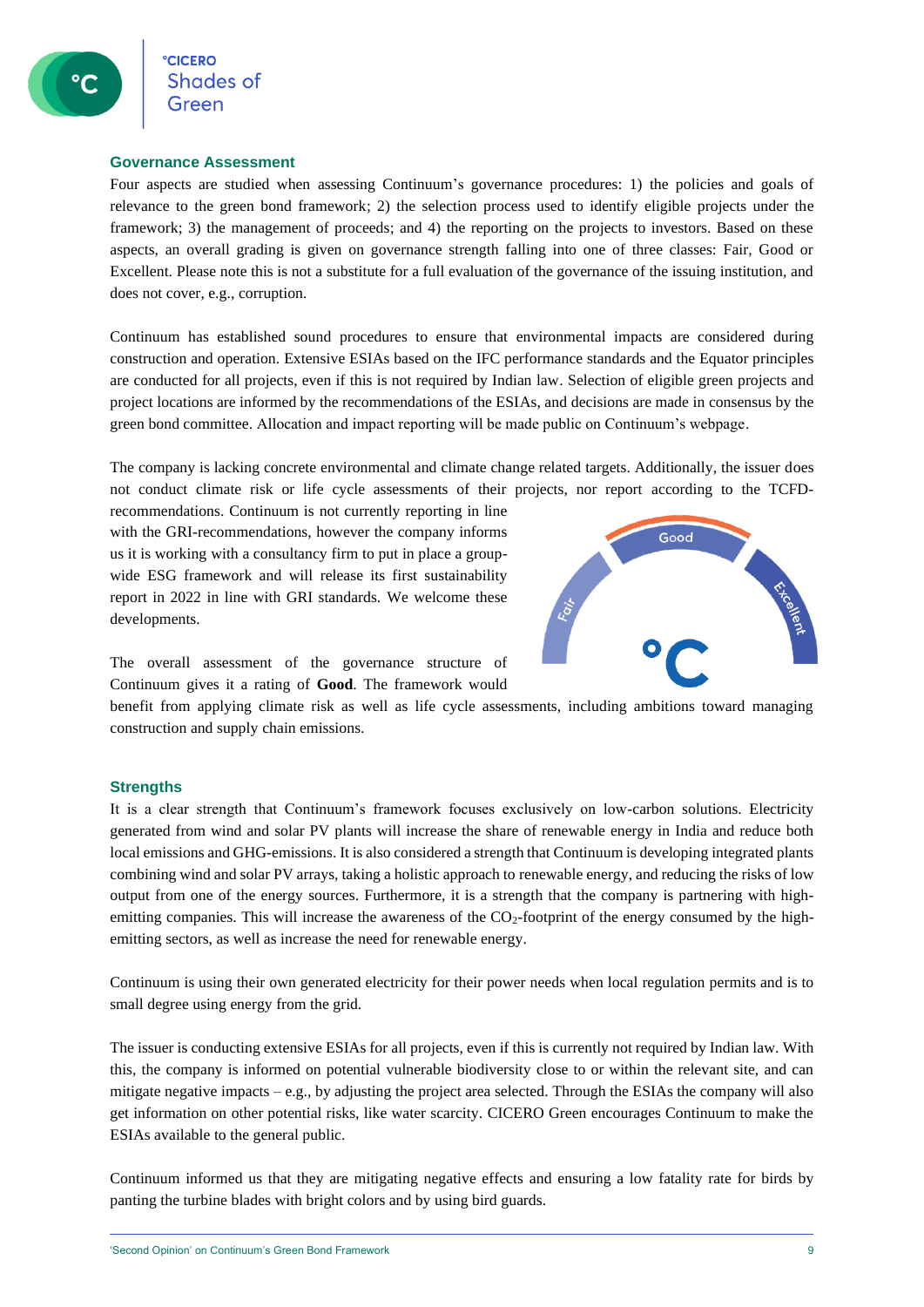

**CICERO** Shades of

According to the company, a main part of the wind turbines is sourced locally, which will reduce emissions from transport. However, the company should also consider conducting life cycle assessments to make sure that emissions arising also in the construction phase is considered in the purchasing process.

#### **Weaknesses**

We find no material weaknesses in Continuum's green bond framework.

#### **Pitfalls**

While renewable energy projects generally are considered to have a very positive climate mitigation impact, there are nevertheless emissions associated with the construction process. CICERO Green encourages Continuum to conduct life cycle assessments of major projects. Life cycle assessments will provide valuable information on the environmental and climate impacts of the projects and point to suppliers that can lead to a reduction in GHGemissions.

The investor should be aware that Continuum has included funding of building of new and strengthening of existing access roads located within the project area in their green framework, accounting for 0.5-0.75% of the capital expenditures for the project. The roads will also be assessable for the general public in the project areas, as mandated by law. Even if the projects are located in scarcely populated areas this might lead to increased traffic and create a rebound effect that can lead to increased emissions.

The issuer informed us that they so far do not have projects in forested areas. However, for a future wind project an area categorised as "dry forested land" has been selected with vegetation comprising of Thorn Forest. Continuum has received initial approval from the Ministry of Environment and Forest for the installation of this wind project. In India, wind farm projects are classified as Green Category projects from the environment and forest point of view and displacement of forest requires a mandatory afforestation for the displaced forest land in the proximity of the forest. Continuum informed us that they will provide mitigation measures in terms of afforestation. The use of forested land, even if not categorised as high value "tropical evergreen forest", may lead to deforestation, will affect the local habitat and should be minimized.

The company has not adopted TCFD-reporting and has not carried out climate risk assessment related to a changing climate with increased risks for extreme weather events, increased flooding or droughts and an increased need to consider the durability of the equipment.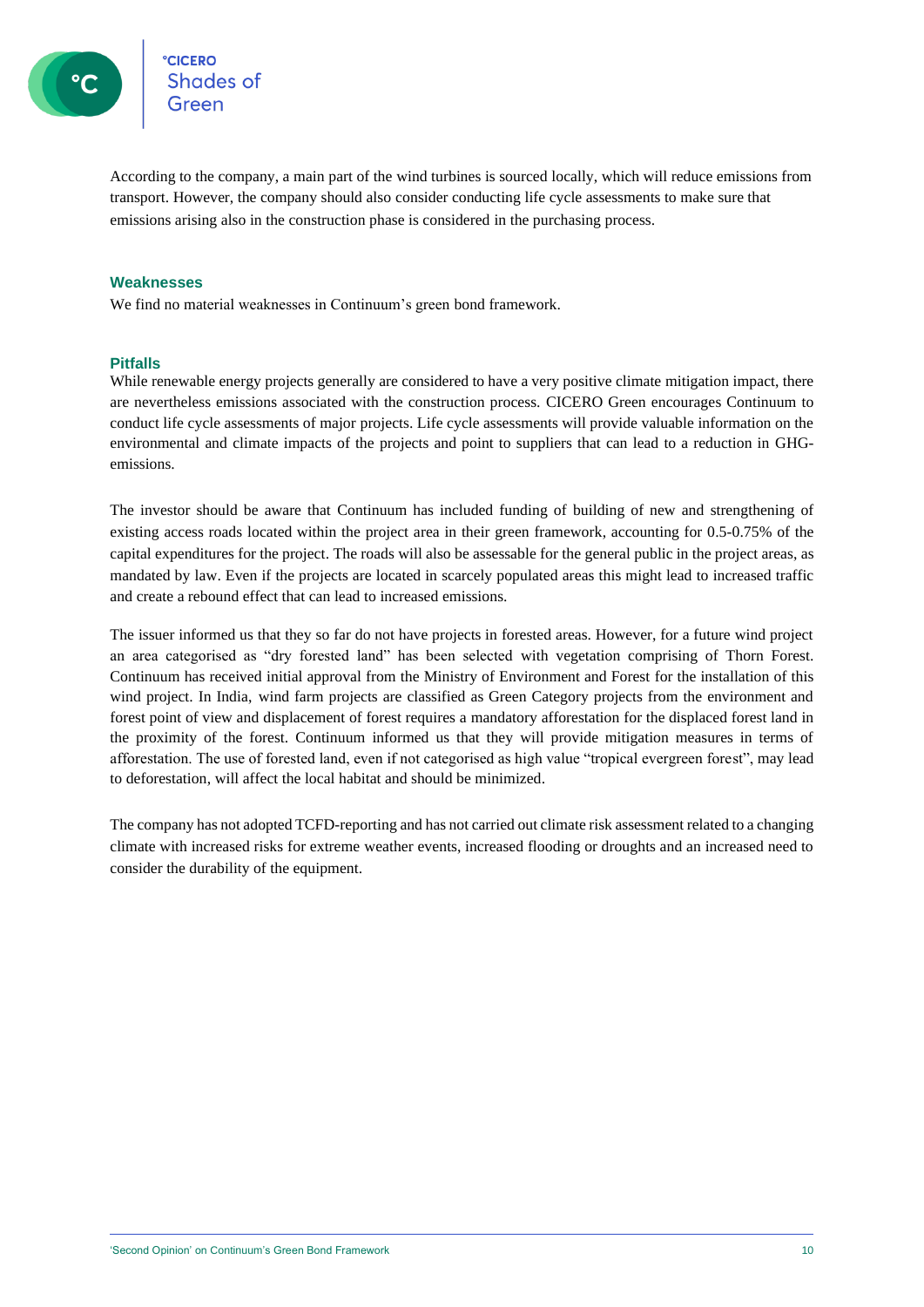

 $\circ$ 

## **Appendix 1:**  Referenced Documents List

| Number | Document Document Name                                               | Description                                                                           |
|--------|----------------------------------------------------------------------|---------------------------------------------------------------------------------------|
| 1      | Green Bond Framework. Continuum Green<br>Energy. February 2022       | Green Bond Framework provided by Continuum<br>Energy. Dated February 2022             |
| 2      | <b>Environment Management Plan</b>                                   | Continuum's Environmental Management Plan                                             |
| 3      | Disaster Management Plan                                             | Continuum's Plan for disaster management at its<br>project sites                      |
| 4      | <b>HSE Manual</b>                                                    | Continuum's Health Safety Environment (HSE)<br>Manual                                 |
| 5      | <b>HSE Policy</b>                                                    | Continuum's Health Safety Environment (HSE)<br>Policy                                 |
| 6      | Environment Report, Continuum Green<br>Energy, April to October 2020 | Continuum's Environment Report for Q1 and Q2                                          |
| 7      | <b>ESIA</b> Reports                                                  | ESIA reports for the Ratlam, Bothe, Periyapatti<br>(wind and solar), and Rajkot sites |